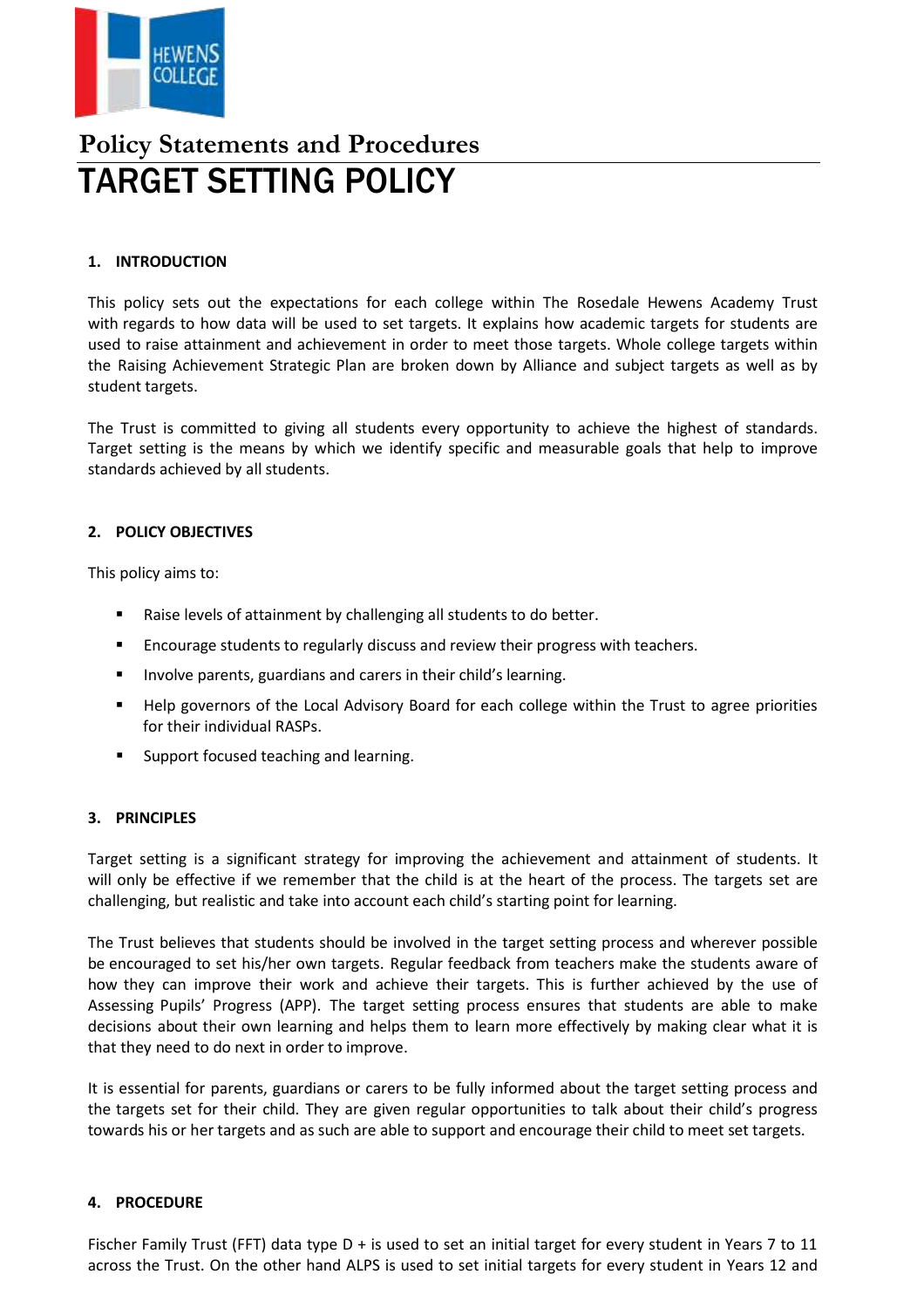13. These initial targets are then shared with Directors of Teaching and Learning and made more challenging based upon knowledge of the individual student. In general the target grade at Key Stage 4 is set at one above that generated by FFT and at Key Stage 3 it is at least two grades above that generated and at Key Stage 5 the target is set at the 75th percentile. This data is stored against individual student records on the colleges' Management Information System. All teachers have access to this facility and the data held on it. Targets have been set using CATs data, teacher assessment during the first two half terms (Autumn 1 and Autumn 2) of joining the college and consultation with Directors of Teaching and Learning where Key Stage 2 data is unavailable.

A formal assessment is made every six weeks for every student in each college. The assessment grade is entered onto the college's MIS. The MIS automatically indicates any students who are below target via a traffic lights system. Red indicates a student is working below target, Yellow on target, Green exceeding target. Directors of Teaching and Learning can access the assessments for their individual Alliances and highlight key areas for improvement.

Directors of Teaching and Learning will moderate the assessments and copies of the assessments are kept centrally. In the seventh week of the cycle any changes to teaching groups can be made once discussed with the Principal. In the eight week of the cycle a spreadsheet is made available to all teaching staff that will show key data required to plan their lessons effectively. This data includes EAL, SEN and identifies other specific cohorts of students. Form Tutors, Teachers and Directors of Teaching and Learning consistently have access to up to date information on every student in their individual Alliances.

The availability of moderated data enables the assessment of progress of groups of students for inclusion in the Performance Management of teachers.

All targets must reflect the ability of each student cohort and carry an appropriate level of challenge.

#### **5. MONITORING AND REVIEW**

Progress towards the aggregated targets for each class, Alliance and year group will be analysed at mid- points throughout the academic year as well as at the end of the academic year by the Senior Leadership Team who will report to the Local Advisory Board.

Raise-on-Line and other summative performance data will be analysed by the Senior Leadership Team and evaluated with the support of the Local Advisory Board during the autumn term following the issuing of the results in August.

The Senior Leadership Team will continually review its target setting practice and the tools used to carry out this practice. Any amendments to this practice will take into account students already in the 'process' so as to avoid confusion for those students.

#### **ROLES AND RESPONSIBILITIES**

The Principal will ensure that:

- There is a coherent strategy for the effective management of performance data.
- Staff and governors receive training on the interpretation and use of data to inform their planning and student centered target-setting.
- Students' attainment and progress is tracked in line with the assessment, recording and reporting policy. The information is used to set SMART (specific, measurable, achievable, relevant, timelimited) targets.
- Student progress targets are agreed with each teacher as part of the performance management cycle.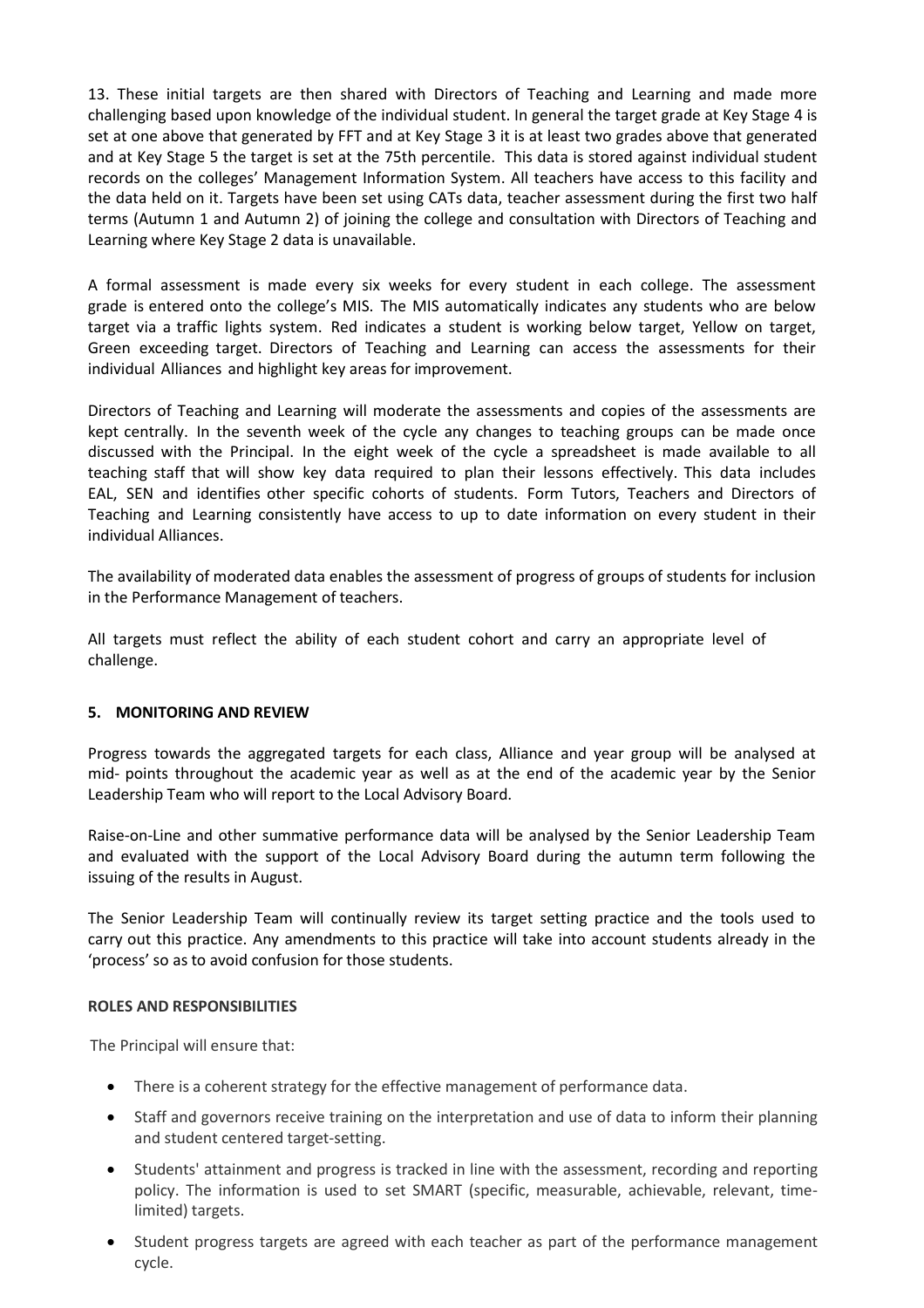- Parents, guardians and carers receive information about their child's progress against agreed targets each term.
- The Local Advisory Board receives information on progress at the middle and end of each academic year to enable it to make informed decisions when agreeing targets and monitoring and evaluating progress of students.
- Statutory targets are set and published by 31<sup>st</sup> December each year.

Directors of Teaching and Learning will:

- Analyse performance data in their curriculum area and guide colleagues on the setting of realistic and challenging attainment and progress targets for each student.
- Monitor progress of students towards targets.
- Evaluate outcomes with reference where relevant to local and national comparative data, focusing on trends over time, the relevant performance of different groups of students - the more and less able, the genders, ethnicity - performance within and progress between key stages. Analysis to be reported to the Principal.
- Ensure that evidence-based student progress targets are agreed with each team member in the performance management process.
- Monitor progress of team members towards the targets.

Form Tutors will:

- Agree targets for personal and social skills, attendance and behaviour with each student.
- Monitor students' progress.
- Liaise with the Special Education Needs Coordinator (SENCO) where required to support students on behaviour IEP's (Individual Educational Plan).

The SENCO will:

- Analyse performance data and guide colleagues on the setting of realistic and challenging attainment and progress targets for each SEN student.
- Monitor progress of students towards the targets.
- Evaluate outcomes with reference where relevant to local and national comparative data, focusing on trends over time, the relevant performance within and progress between key stages, and report this analysis to the Vice Principal and/or Principal in accordance with agreed college procedure.

The Vice Principal will:

- Report progress to the Principal in all subjects.
- Support the Directors of Teaching and Learning in the target-setting progress tracking process.

All teachers will:

- Gain the necessary expertise and knowledge about data analysis through training so that informed judgements can be made when setting targets and monitoring and evaluating progress.
- Agree SMART targets and where required, complete IEP's with each student for attainment and progress, personal and social skills, attendance and behaviour.
- Encourage students to assess their progress towards their targets, and help them to understand what they have to do to improve.